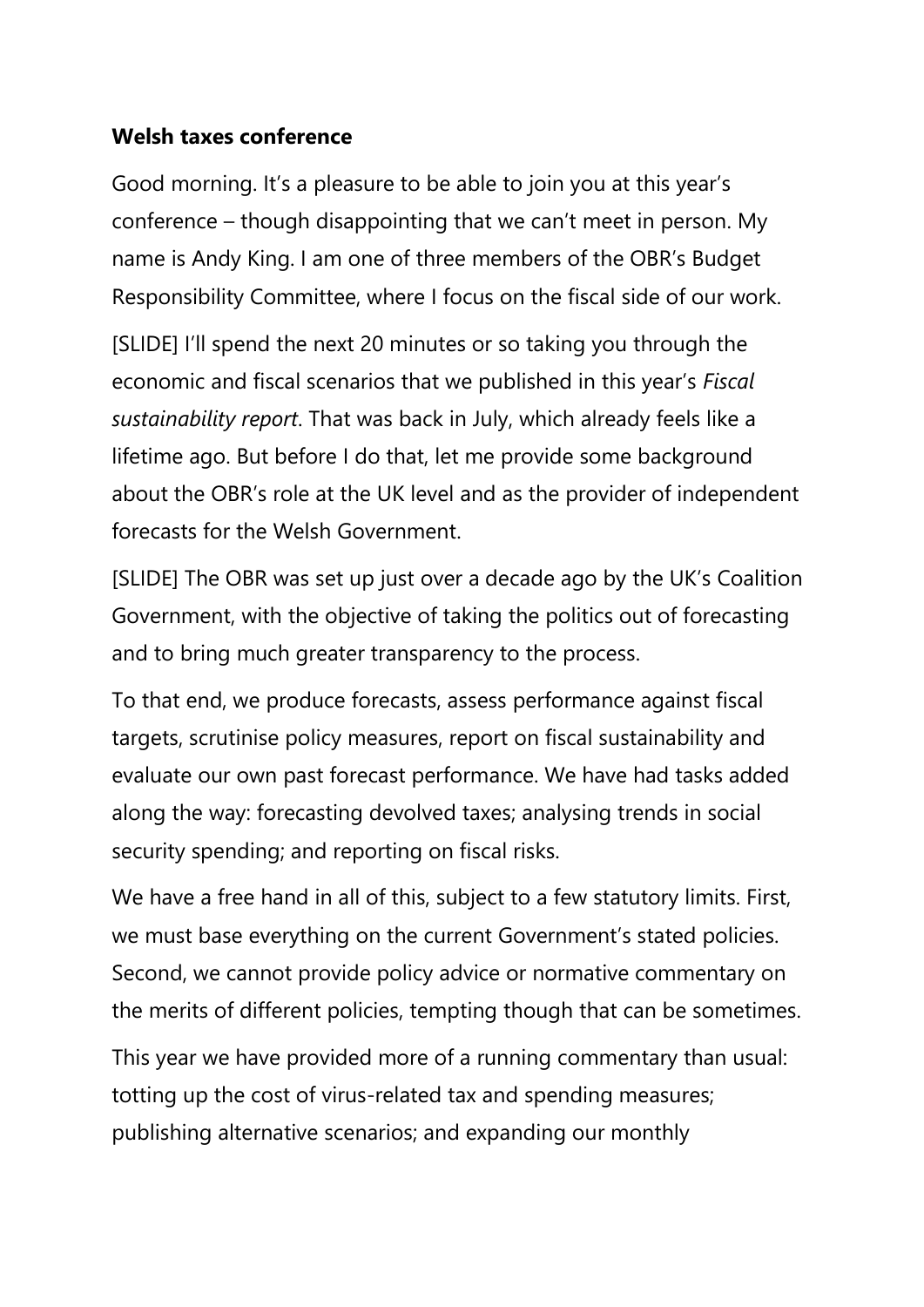commentary on the public finances data, which we have facilitated by presenting monthly profiles consistent with our central scenario.

 our UK-wide forecasts and the work Bangor University did scrutinising the Welsh Government's forecasts prior to us taking on this role. [SLIDE] The most recent addition to our tasks came last year when we formally took on the role of independent forecaster for the Welsh Government. This built on the work we already did on Welsh taxes for

 forecasts and analysis at all times. What this means is that while it is Two general points I would make about how we approach this role. First, we are as transparent as possible – about the judgements we make, the risks and uncertainties around them, and the process that sits behind the numbers we publish. Second, we aim to provide central, unbiased inevitable that outturns will differ from the central forecasts we publish (as this year has demonstrated rather dramatically), the differences should not fall consistently on one side or the other.

 raised per person in Wales is so much lower than across the UK as a report, as we embraced the red that you see here. Our next WTO We published our first *Welsh taxes outlook (WTO)* alongside the Welsh Government's draft budget last December. It contained a few innovations, including some analysis of why the amount of income tax whole – and perhaps more notably, the OBR's first non-pastel coloured alongside the next draft budget will consider what coronavirus might mean for the devolved taxes, which we have yet to explore.

 most recently published forecast and use that as the starting point for [SLIDE] So with that, let me turn to our *Fiscal sustainability report*. [SLIDE] I'll start with the medium-term economic scenarios we presented. This was unusual territory for us in an *FSR*, where normally we would take our long-term fiscal projections. But the virus had rendered our March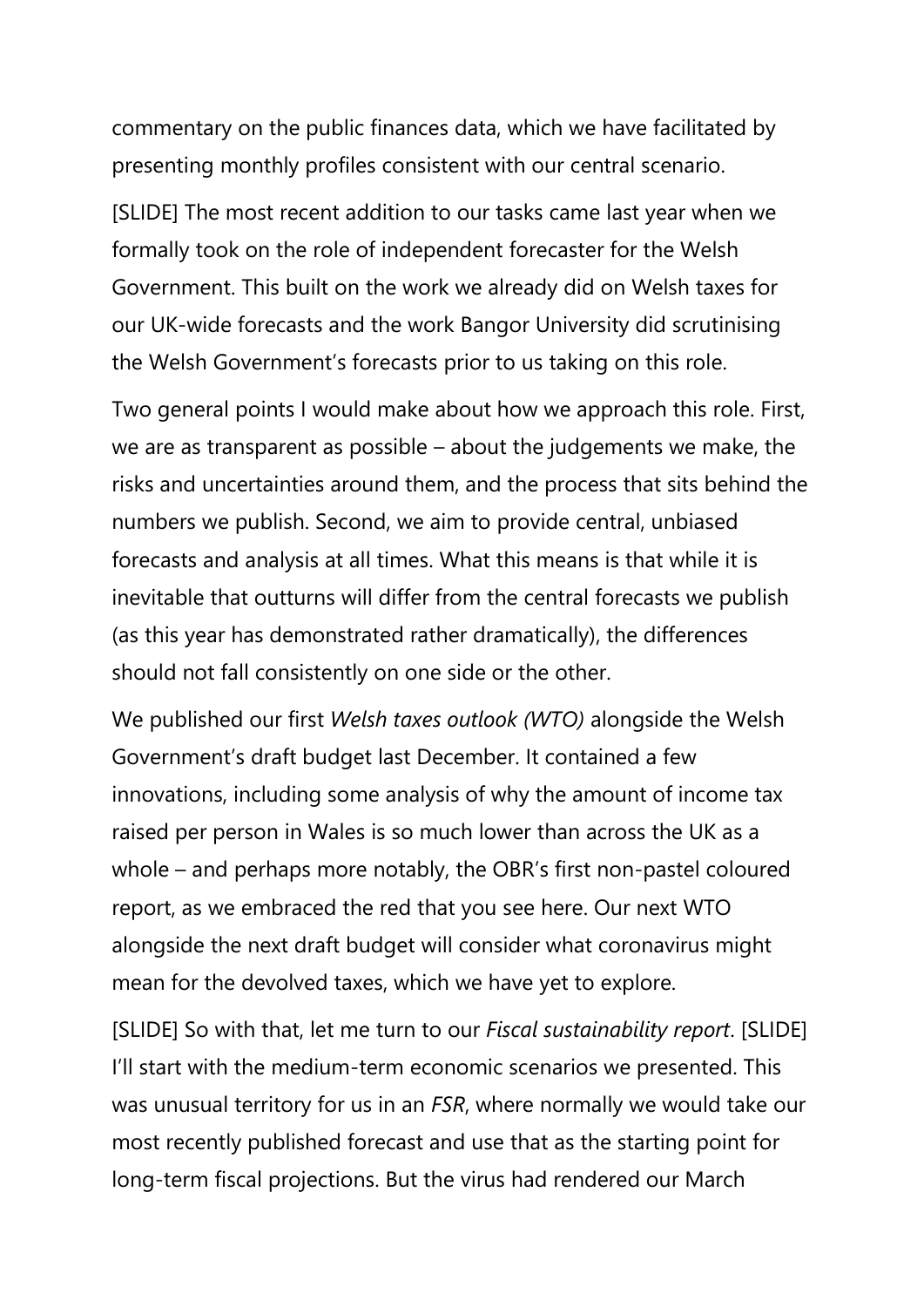forecast out of date. And the degree of uncertainty around the path of both the virus and the economy could only be meaningfully illustrated via several different scenarios.

[SLIDE] Let me begin by setting out the basic parameters of our three economic scenarios, which were finalised in mid-June. We started with the outturn data available at the time, which showed a 25 per cent fall in GDP between February and April. We did not have any outturn data for May or beyond when we finalised the scenarios.

Our scenarios differ from each other primarily in what they assume about the pace of the recovery and the extent of any permanent scarring – in other words whether the economy returns to the path that we forecast in March or remains permanently below it.

These depend on four main factors:

- The course of the pandemic and the development of effective vaccines and treatments.
- The speed and consistency with which the Government can lift its health restrictions.
- The response of individuals and businesses as it does so.
- • And the effectiveness of the policy response in protecting viable businesses and sustaining employment.

 on the slide. But these are, of course, only three possibilities of many and about as good as one could hope for – relative to the March forecast – claim that the central scenario was the most likely of all possible The upside, central and downside scenarios have the key features shown you cannot place precise probabilities on them. The upside is probably but the downside is by no means a worst case. And we certainly did not outcomes.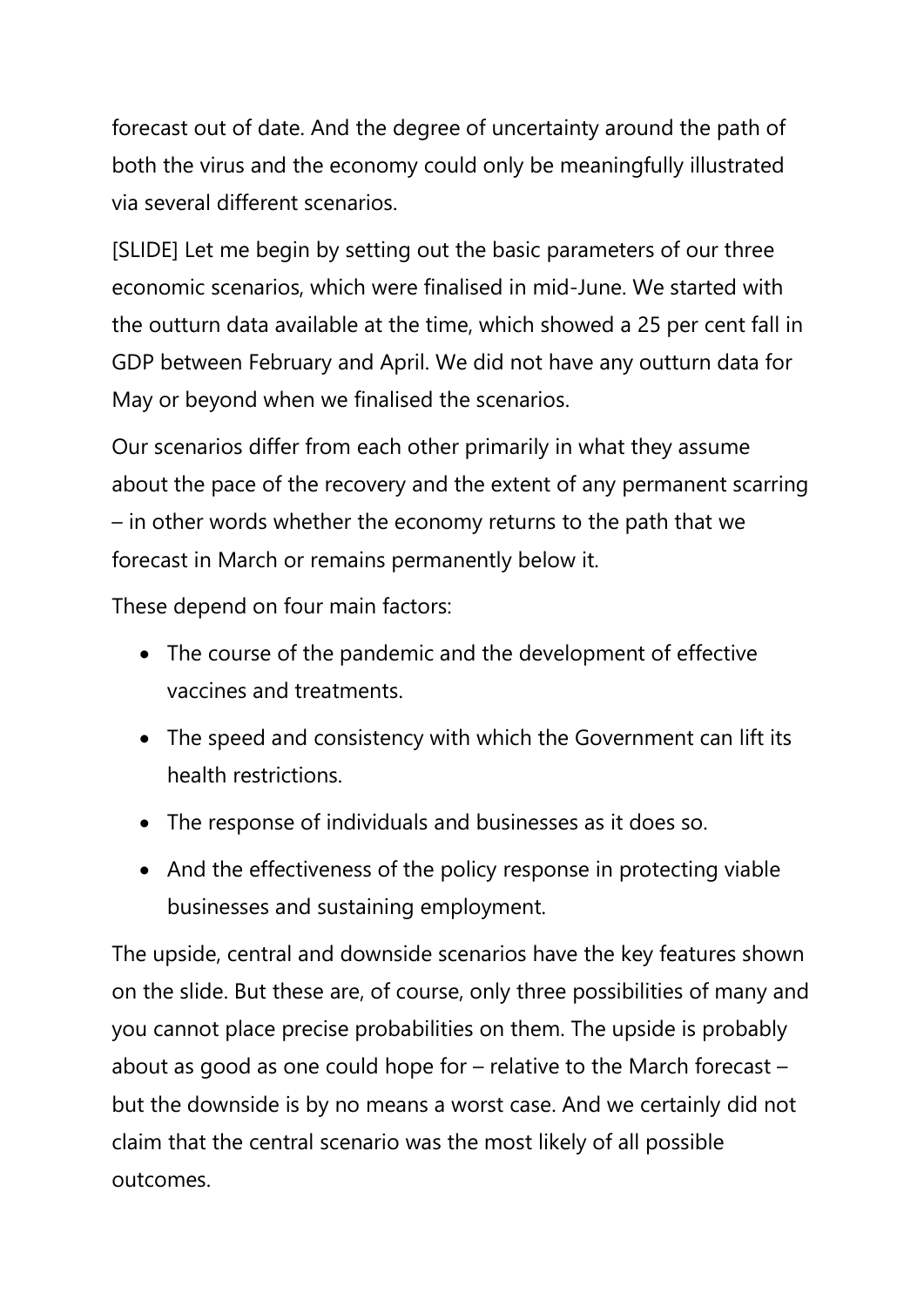[SLIDE] This chart gives you a summary picture. Here is the path for GDP in our March forecast and [SLIDE] here are the three scenarios. The latest monthly GDP data have shown the economy bouncing back more rapidly than assumed in our central scenario. But sadly the resurgence of the virus, and the reimposition of more stringent public health measures, mean we're more likely to see the economy stall or turn down again over the coming months than to continue on the upward paths shown here.

 of the scenarios to put together. In the very short term, the furlough lockdown, so would not meet the Labour Force Survey definition of Let me turn to the labour market. This was a particularly difficult element scheme meant that something like a third of workers in the second quarter were employed but working no hours. For those who did lose their jobs, they were very unlikely to be looking for work during unemployment. To date, the LFS shows little effect of the crisis on unemployment, but income tax data show around 700,000 fewer employees on payrolls while new claims for universal credit soared.

 scenarios. We also assumed that the structural rate of unemployment Looking ahead, the outlook for unemployment depends in large part on the proportion of furloughed staff who flow into unemployment rather than back into work. We assumed 10, 15 and 20 per cent in the three rises by 1 percentage point in the central scenario and by 2 points in the downside one.

 although we recognised that initially some of the increase would be [SLIDE] This gave us the following profiles for the unemployment rate, recorded as higher inactivity in the official data. As you can see, the peak rates of unemployment in the different scenarios are roughly 10, 12 and 13 per cent. The latest Bank of England forecast peaks considerably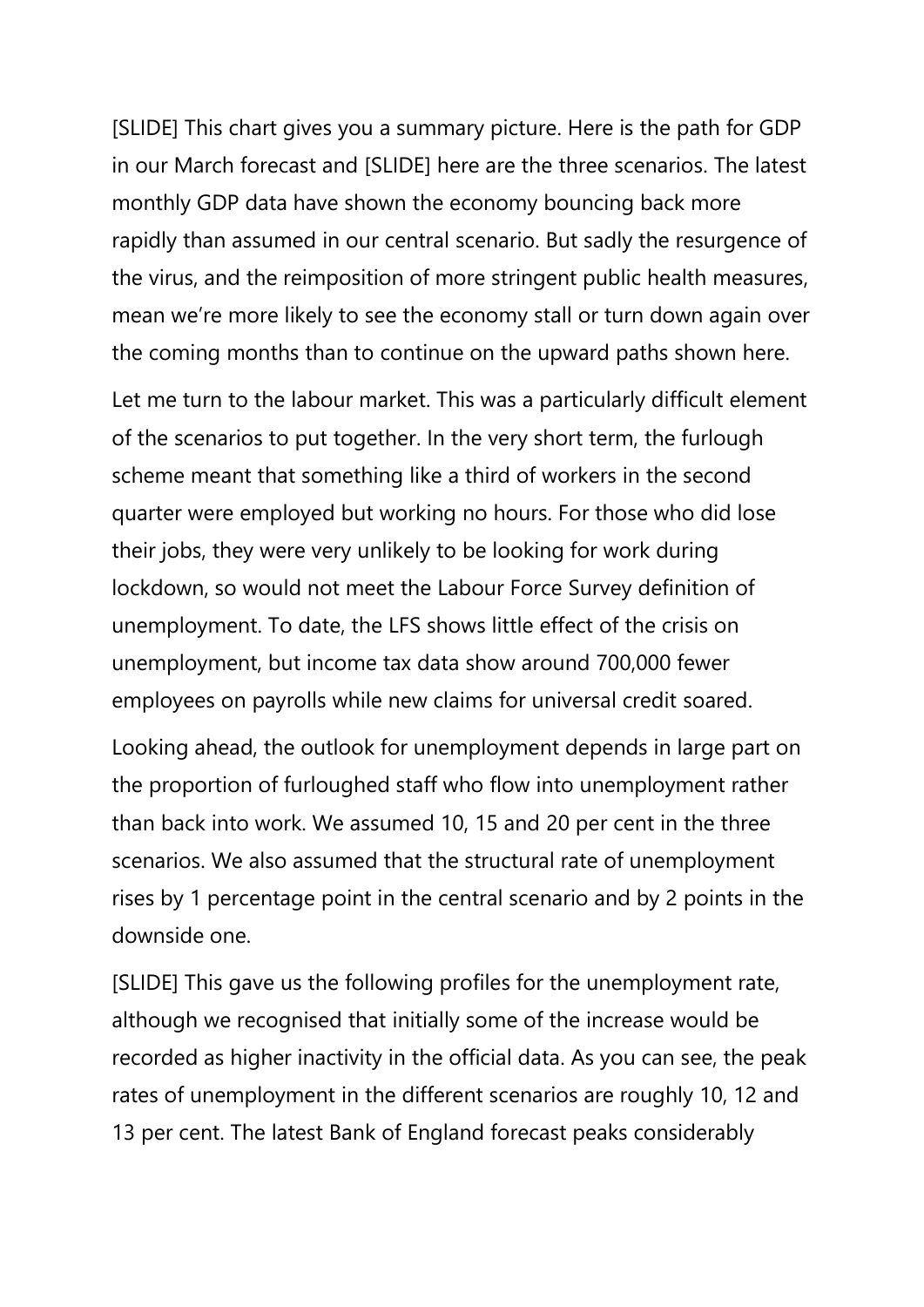lower, at around 7½ per cent. The average external forecast for the end of the year is around 8½ per cent.

 increase because the underlying growth rate of the economy was permanent hit to the level of GDP from the pandemic, but not to the [SLIDE] Before turning to the fiscal scenarios, let's have a quick look at how the shortfalls in GDP in each scenario – relative to our March forecast – compare to the shortfall in GDP [SLIDE] during and after the financial crisis, relative to the Treasury's pre-crisis forecast in March 2008. You can see here that the pandemic has prompted a much larger and swifter decline in GDP than we saw in the financial crisis, but that the shortfall against forecast following that earlier episode continued to persistently weaker than the Treasury – and other forecasters – had assumed pre-crisis. Our central and downside scenarios assume a underlying growth rate. If that rate were also to slow, then the fiscal outlook would be even more challenging.

[SLIDE] So let's move on to the fiscal scenarios.

 *FSR* itself. Our best guess was that this would increase borrowing by a [SLIDE] This chart shows you that our estimate for the budget deficit in the current fiscal year moved from £55 billion in the March Budget to £322 billion in our central scenario. [SLIDE] Just under half the difference (£125 billion) reflected the lockdown (mostly via lower tax receipts and higher welfare spending, partly offset by lower debt interest spending), while [SLIDE] just over half (£142 billion) reflected the fiscal policy response (in particular support for households via the furlough scheme and support for business via grants, business rates relief and guaranteed loans). [SLIDE] We then needed to add the cost of the Chancellor's Summer Economic Update, which was finalised too late to include in the further £50 billion, lifting the projected deficit to £372 billion.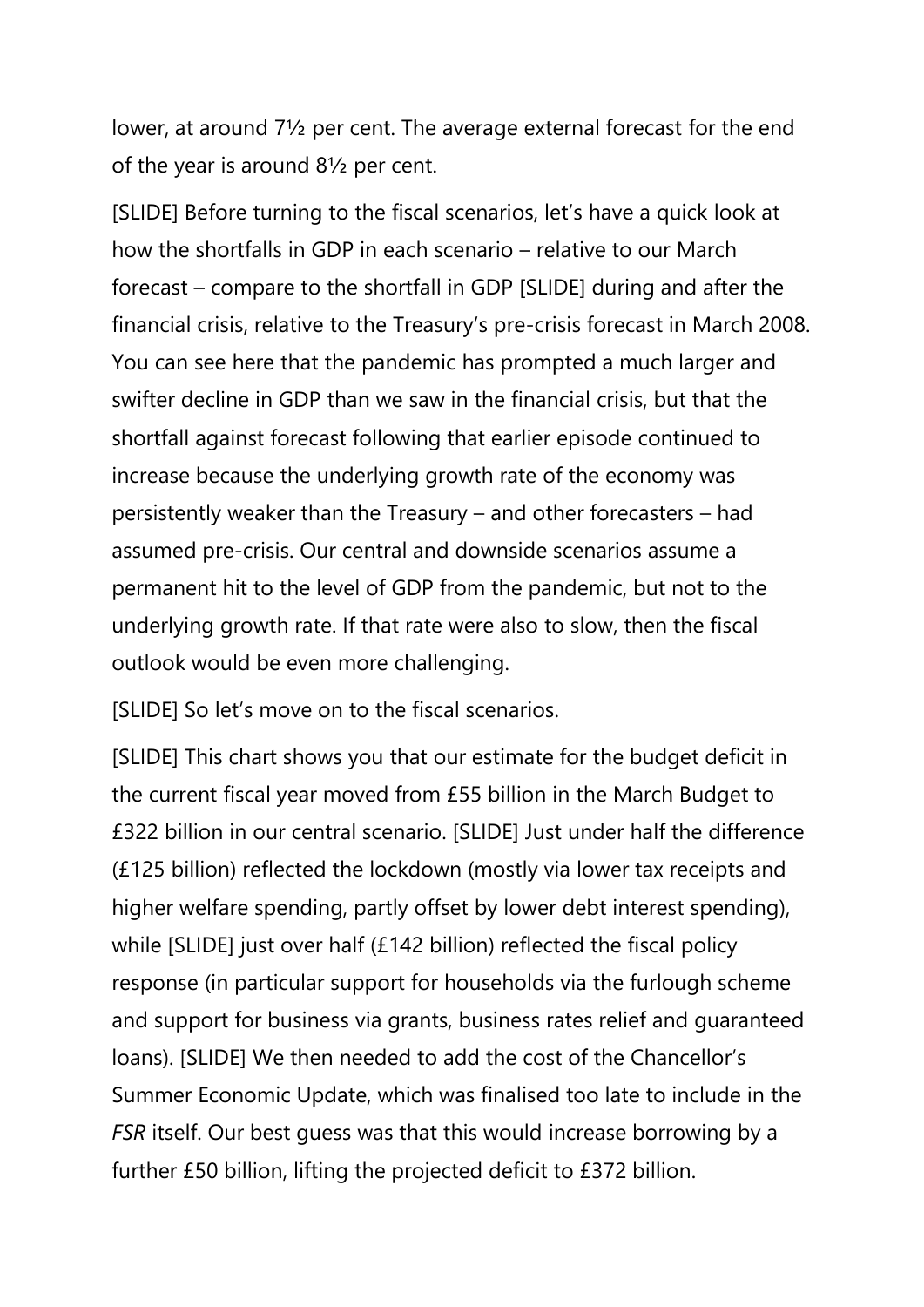measures in the Winter Economy Plan, alongside which a further £24 Since then, receipts have outpaced our central scenario, much as the wider economy has. And the Chancellor has announced more support billion of public services spending was disclosed. We will estimate the overall cost of this and any other forthcoming measures in our next *Economic and fiscal outlook* in November.

[SLIDE] If we look at the increase in projected borrowing since March over the central scenario as a whole, you can see that the impact of the policy measures on the budget deficit is very heavily concentrated in the current fiscal year, as most of the support is time-limited. But borrowing is still pushed higher in later years because the economy is permanently smaller and tax revenues thus remain depressed relative to March.

[SLIDE] Where does all this leave the key fiscal aggregates?

Receipts fall significantly in cash terms in each scenario, mostly because the economy is smaller. The combination of higher cash spending and a smaller economy pushes the ratio of spending to GDP sharply higher this year – to above 50 per cent in all three scenarios. And it remains higher in the central and downside scenario) because of the lasting hit to GDP.

 crisis (the previous peacetime record). Including the costs of the Summer The combined effects of lower receipts and higher spending for the budget deficit are shown here. It spikes to 13, 16 or 21 per cent of GDP this year – each significantly higher than the peak following the financial Economic Update, the rise is to 15, 19 and 23 per cent. By 2024-25, the deficit is little changed from March in the upside scenario, but still stands at 4.6 per cent of GDP in the central scenario – implying lasting fiscal damage of 2.4 per cent of GDP since March.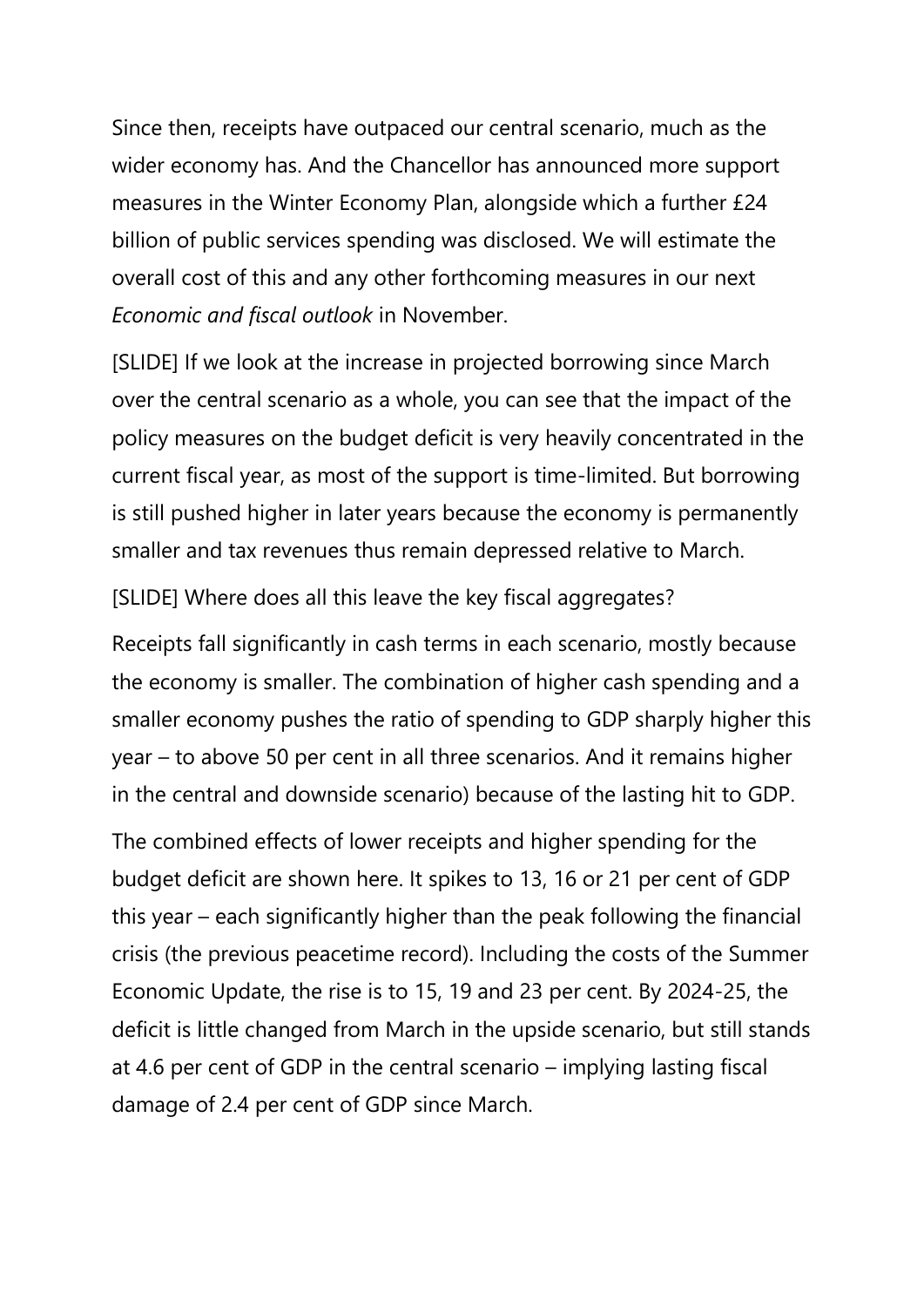[SLIDE] If we look at the scenario paths for public sector debt, we see them moving from less than 80 per cent of GDP in the medium term in March to more than 100 percent in all but the upside scenario. The lines dip in 2024-25 as the Bank's Term Funding Scheme loans are repaid. Excluding the impact of the Bank's measures, the ratios are all lower but rise steadily year by year in both the central and downside scenarios.

[SLIDE] So now let us move on from the medium-term outlook to the longer term. These long-term fiscal projections were prepared using a much simpler approach than we would normally use in an FSR.

 As always, the major drivers of the long-term outlook for spending, outlook also depends to a considerable degree on the state of the public borrowing and debt are the ageing of the population and nondemographic cost pressures in health and social care. The long-term finances at the end of the medium term – what we call the 'jumping-off point' – and that of course has deteriorated as a result of the pandemic.

This chart starts at the bottom with the long-term debt-to-GDP projection corresponding to the October 2018 pre-measures forecast – ancient history now – in which the government was on course to balance the budget by the jumping-off point. The ratio falls for some time, but eventually rises again as health costs in particular put the primary balance back into deficit and debt interest spending rises over time. Next up is our March forecast, by when the fiscal loosening during the May and Johnson premierships has increased the deficit at the medium-term horizon, thereby pushing the debt-to-GDP ratio onto a more steeply unsustainable trajectory even before the pandemic took hold. Under each of the coronavirus scenarios, the trajectory is steeper still.

In practice, no government could allow net debt to persist for long on these explosive paths, as it would find it hard to finance its mounting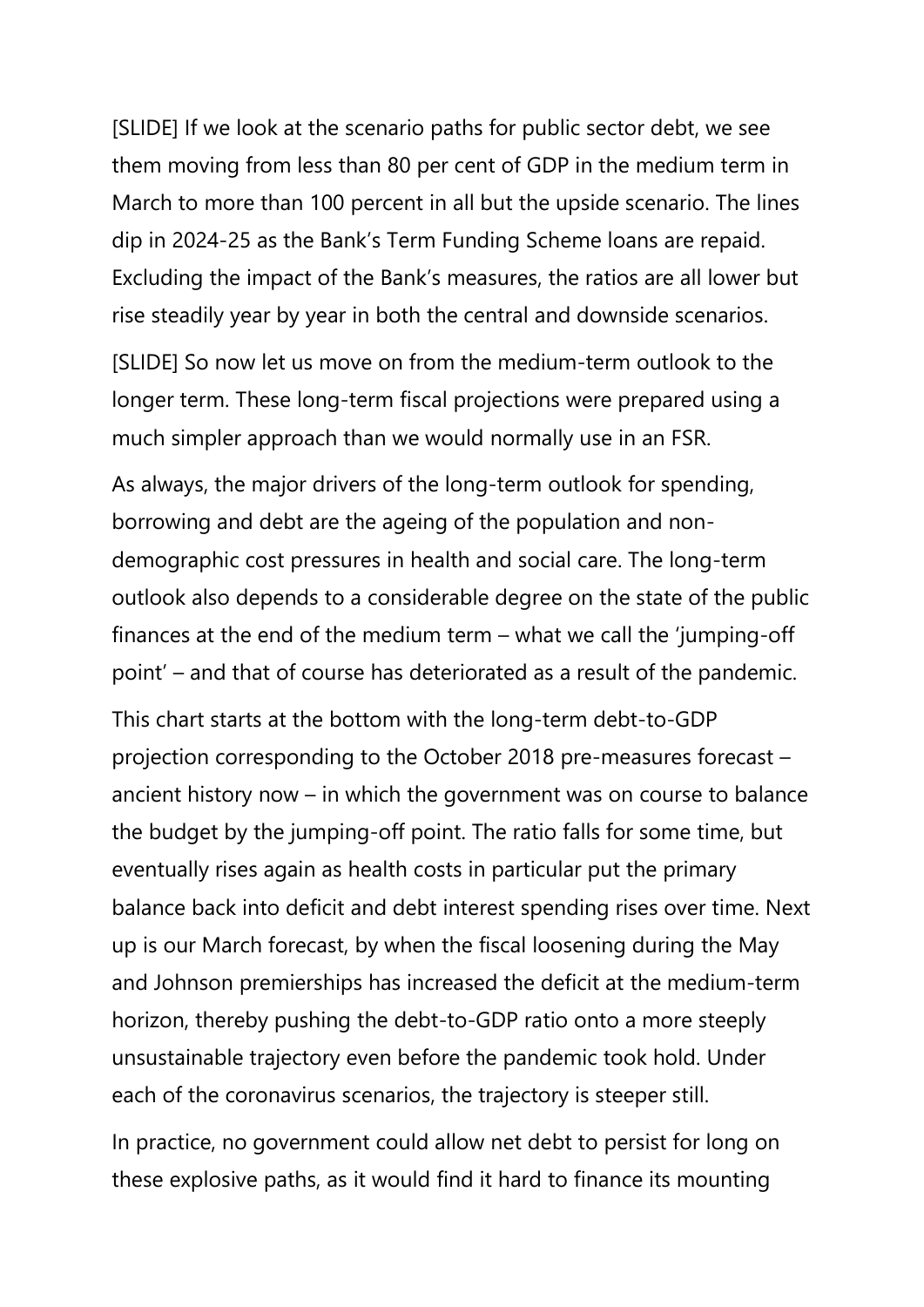sustainability is to ask by how much fiscal policy would need to be deficits. One way that we illustrate the challenge of restoring tightened each and every decade to ensure that by 2069-70 the debt-to-GDP ratio was back at 75 per cent – roughly the level that the Government seemed to think acceptable at the time of the March Budget. On our March forecast, the required tightening would be 1.8 per cent of GDP (or roughly £40 billion in today's terms). In the central scenario it would be 2.9 per cent (or £64 billion).

[SLIDE] Finally, let me turn to the risks around the public finances, above and beyond the choice of coronavirus scenario. In the FSR we discussed these in the same categories that we use in our regular *Fiscal risks report*.

 [SLIDE] The first category of risks we look at are those related to the macroeconomy and the financial sector. We have often noted that history suggests there is a 50-50 chance of a recession in any five-year forecast period. That risk has crystallised with a vengeance this year and we should always remember that there will be more downturns in future.

 assumed, policymakers may need to re-evaluate what constitutes a More than that, it is striking that the UK has been subject to two 'once in a lifetime' shocks in a little over a decade. Each has pushed the budget deficit above 10 per cent of GDP, whereas no previous post-war recession pushed it above 7. Perhaps that's just bad luck, but if very large shocks are going to be more common in future than we have so far prudent fiscal policy during normal times to ensure they have the fiscal space to respond to these blows when they land.

 In addition to shocks and cycles, there remains a risk around estimates of the long-term growth rate the economy can sustain. This has been highly uncertain ever since the financial crisis (thanks to the productivity puzzle), on top of which is the hard-to-quantify potential impact of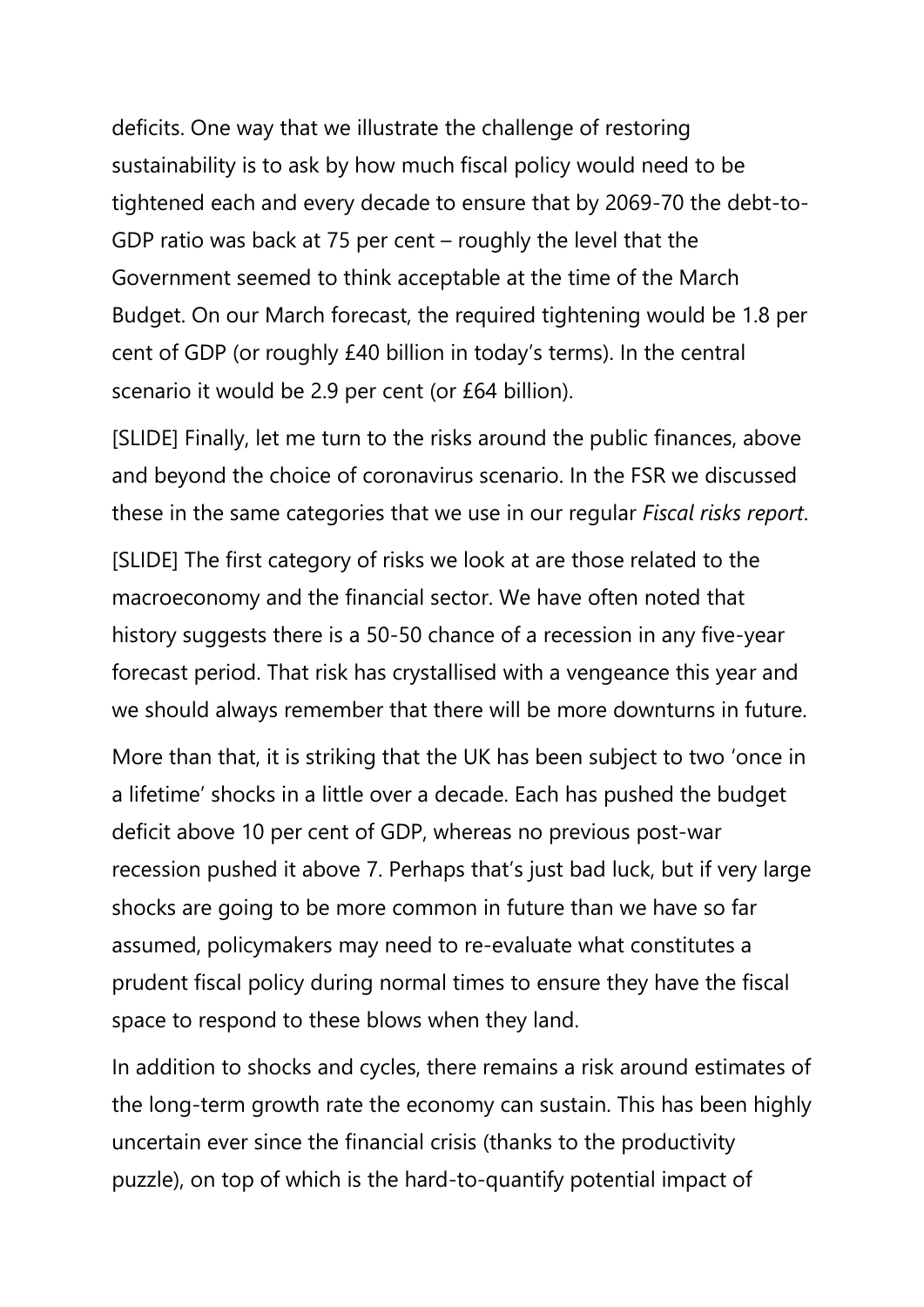Brexit. We can now add the virus as another source of uncertainty, in the event that the 'new normal' requires structural economic change.

 As regards the financial sector, so far this has been the dog that has not already taken on a large portion of the potential risk itself by supporting barked during the pandemic period. In part that reflects the additional loss-absorbing capacity that regulators have required the banking system to build up. But, perhaps more importantly, the Government has individuals and businesses and by guaranteeing new loans.

 whole economy, as we are seeing right now. But the pandemic will also subsequently repaid. Tax debt has spiked and some firms will go out of [SLIDE] The largest risks to future revenues are those that affect the generate or exacerbate other risks listed here. One that is already proving challenging to understand the evolution of tax debt – the overall value of tax that initially goes unpaid and how much of it is then business before they can pay it off. But so far it appears that more is being paid off quickly than we assumed back in July.

 and property markets are affected this year and how they bounce back. These risks apply to differing extents to the devolved taxes. Tax debt and subsequent repayments have been a particular issue for PAYE income tax of late. There are likely to be differences in how the Welsh labour market And so on. As ever, their effects on the Welsh Budget will be complicated by the operation of the fiscal framework.

 [SLIDE] Spending could potentially be the more significant source of risks in the coming years – both at the UK and the Welsh Government levels:

 well face pressure to devote a higher share of GDP to the NHS and • Having experienced the current health crisis, the Government may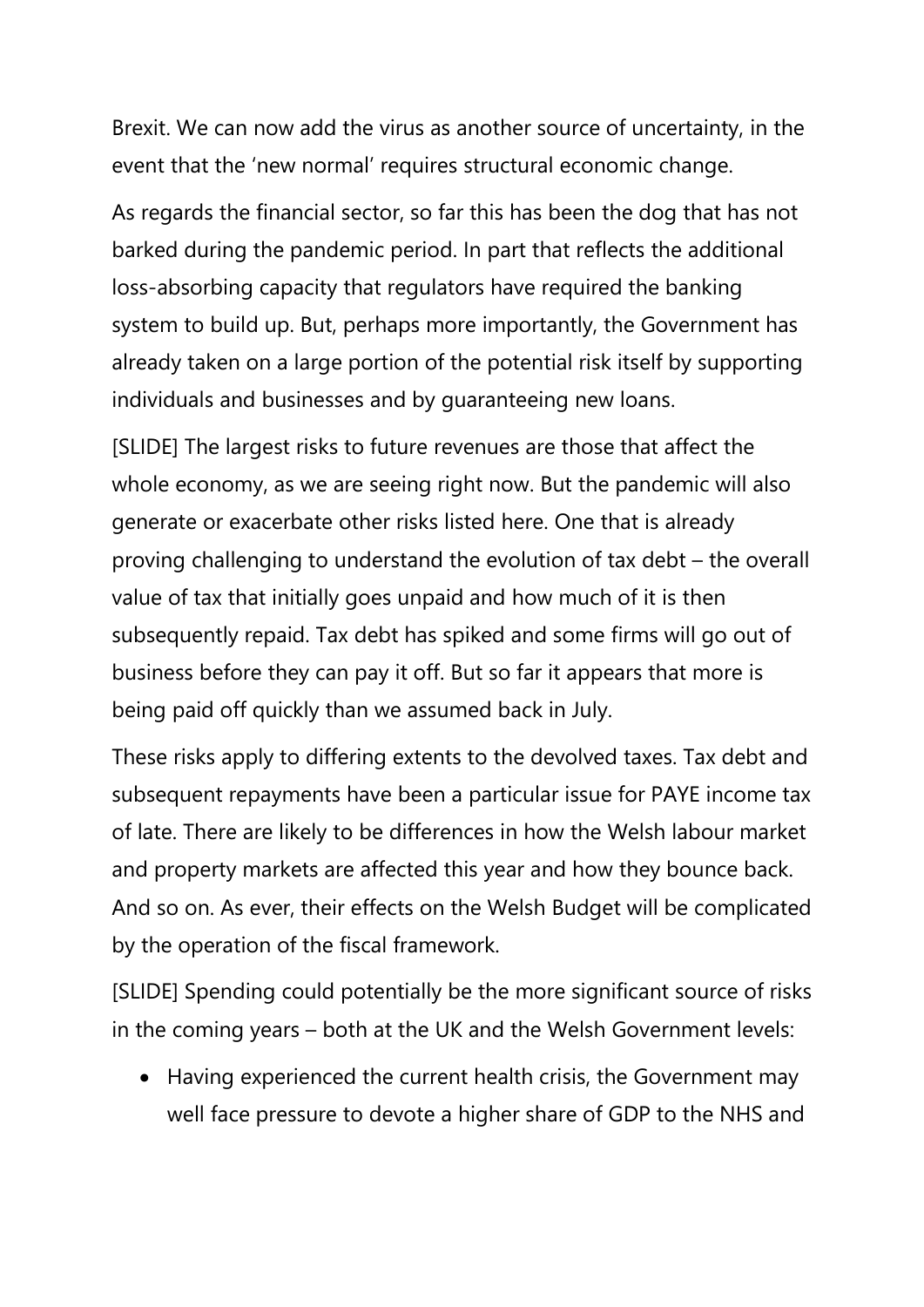wider care services, including adult social care, where proposals for reform have been pushed back repeatedly.

- conditions become more widespread, for example as a result of • Health and welfare costs may also increase if chronic health higher unemployment or Long Covid.
- • Some temporary measures to support individuals and businesses could become permanent if the Government wishes to avoid creating some politically sensitive cash losers. (For example, the millions of families who will be hit when the £20 a week boost to universal credit and working tax credits is withdrawn next April.)
- authorities that central government may feel it has to ease. • And there are many other individual spending risks either created or exacerbated by the crisis. Among them pressures on local

 bad. We assumed a £20 billion cost in the central scenario and £39 financial crisis, largely because more of today's guarantees have been [SLIDE] In addition to revenue and spending, there are risks that could affect the public sector balance sheet listed here. In particular, the eventual cost of the billions in guaranteed loans under the Bounce Back and other loan schemes will depend on the proportion of loans that go billion in the downside. This would be a bigger hit than following the offered to smaller firms – for which default rates are typically higher.

 unprecedentedly large and abrupt shock to the public finances, both uncertainty looking forward is how much of the resulting economic and [SLIDE] So let me conclude. [SLIDE] The coronavirus has dealt an because of the lockdown and the necessary policy response. The big fiscal damage turns out to be permanent rather than temporary. One silver lining to the current fiscal cloud is that it remains relatively cheap